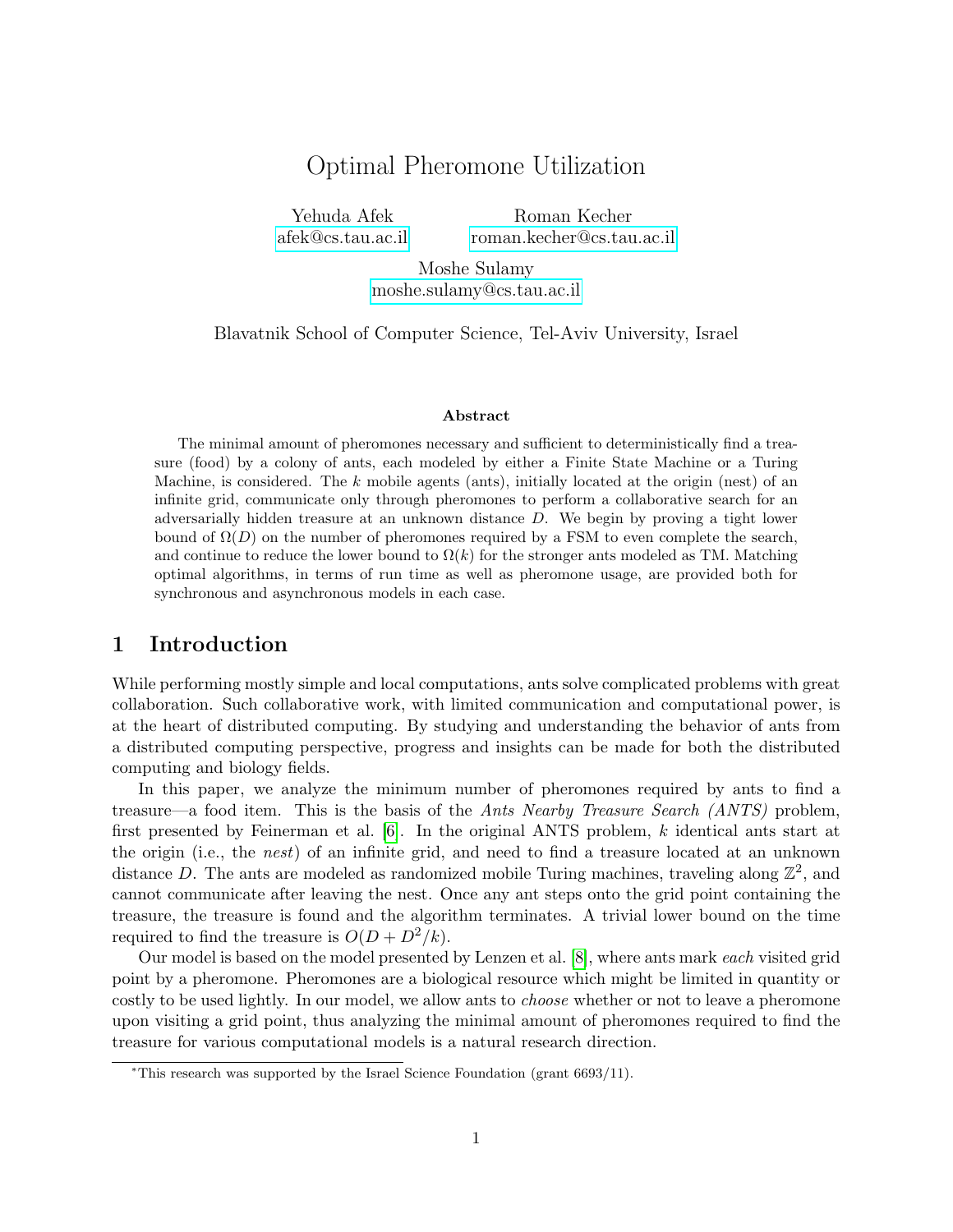# 1.1 Contributions

We present lower bounds on the minimal amount of pheromones required by  $k$  ants in order to find a treasure at an unknown distance  $D$ , where ants are modeled either by a Finite State Machine or a Turing Machine. We further prove that our bounds are tight by presenting matching upper bounds for each computational model, in both the synchronous and asynchronous models.

To the best of our knowledge, no such lower bounds have been previously analyzed; the only relevant algorithm, presented in [\[8\]](#page-13-1), uses  $O(D^2)$  pheromones to find the treasure with ants modeled as FSM with extra capabilities.

For the FSM model, we prove that  $\Omega(D)$  pheromones are required to find the treasure. We provide optimal algorithms for both the synchronous and asynchronous models that, for  $k$  ants, find the treasure in  $O(D + D^2/k)$  rounds, while using only  $O(D)$  pheromones.

For the TM model, no pheromones are required to find the treasure; however, we prove that  $\Omega(k)$  pheromones are required in order to find the treasure in optimal time, in  $O(D+D^2/k)$  rounds. Once more, we provide optimal algorithms for both synchronous and asynchronous models that, for k ants, finds the treasure in  $O(D + D^2/k)$  rounds, while using  $O(k)$  pheromones.

**Remark 1.** When operating in the synchronous scheduling model, we assume the existence of an emission scheme – an algorithm which controls the emission of ants from the nest. The only assumption is that the emission scheme guarantees that no two ants leave the nest simultaneously, and the time it takes for k ants to be emitted is denoted as  $t_e(k)$ . This is a cost that is added to the maximal number of rounds required by the provided algorithms in the synchronous model.

Outline The rest of this paper is organized as follows. Following next is a summary of related and previous work regarding the ANTS problem. Section [2](#page-2-0) covers the models used in this paper: it describes the general model of ANTS with pheromones, as well as the synchronous and asynchronous scheduling models. Sections [3](#page-3-0) and [4](#page-8-0) provide the computational models of FSM and TM ants, respectively, as well as lower bounds and matching upper bounds for the number of pheromones required by each computational model (under synchronous and asynchronous scheduling models). Finally, section [5](#page-12-0) presents a discussion of conclusions and results, as well as future questions following this paper.

## 1.2 Related work

The Ants Nearby Treasure Search (ANTS) problem was introduced by Feinerman, Korman, Lotker, and Sereni [\[6\]](#page-13-0), showing that matching the lower bound requires knowledge or a constant approximation of k.

The ANTS problem is further discussed in  $[2, 3, 4, 7, 8]$  $[2, 3, 4, 7, 8]$  $[2, 3, 4, 7, 8]$  $[2, 3, 4, 7, 8]$  $[2, 3, 4, 7, 8]$  in various models. In [\[5\]](#page-13-6), lower bounds on the memory required by the ants to find the treasure are given. In  $[3, 4]$  $[3, 4]$ , ants modeled by a weaker computational model, that of a Finite State Machine, are presented, in both synchronous [\[3\]](#page-13-3) and asynchronous [\[4\]](#page-13-4) models. Emek et al. take a computability point of view [\[2\]](#page-13-2), by analyzing the minimal number of ants required to find the treasure within finite time. In [\[7\]](#page-13-5), the Selection Complexity is studied, a measure of how likely a given algorithmic strategy is to arise in nature.

Pheromones were introduced to ANTS by Lenzen et al. [\[8\]](#page-13-1), who assumed that ants mark *each* visited grid cell. Our model differs in that the ants are allowed to choose whether or not to emit pheromones.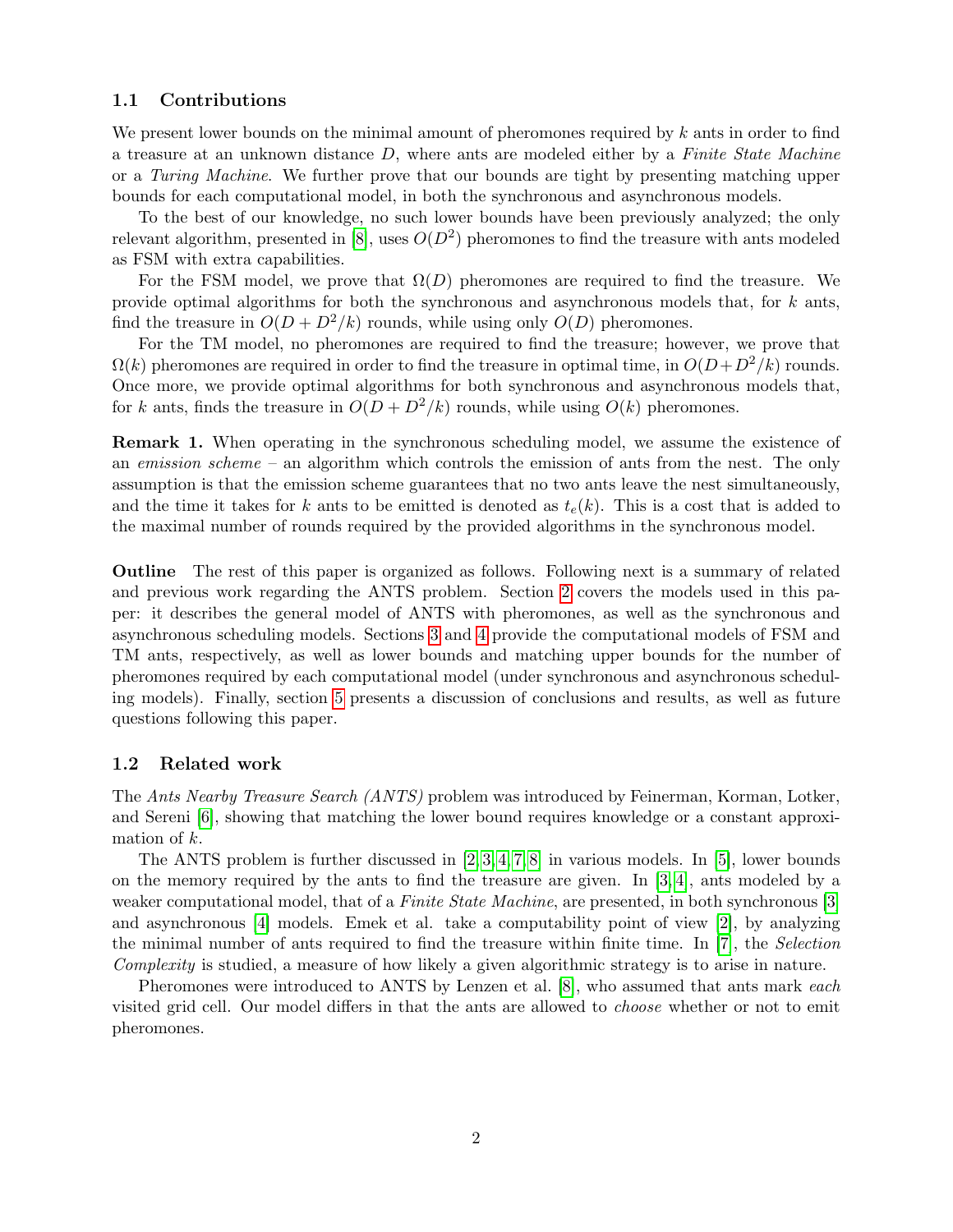# <span id="page-2-0"></span>2 Model

Throughout the paper, regardless of the computational model in use, we assume the ants are deterministic. We assume that  $k$ , the total number of participating ants, is unknown to the ants. We only discuss *uniform algorithms*, in the sense that a single algorithm (whatever the employed computational model is) works for all  $k \in \mathbb{N}$ . The ants have no means of communication other than pheromones; upon entering a grid cell, an ant is capable of (i) sensing the existence (or lack thereof) of a pheromone on that grid location, and (ii) releasing a pheromone (or not), all as a single operation. This means that an ant senses the existence of a pheromone, places a pheromone (if it so chooses) at its current location, and moves one space to any chosen direction, all as a single atomic operation.

This model deviates from the model presented in [\[8\]](#page-13-1) in two key points: the ants do not have to emit pheromones on every single grid cell they visit, and we do not assume that the ants know for free the direction or path back to the nest. We only assume that the ants share a common orientation (being able to tell north, east, south and west directions) and derive everything from that, the pheromones, and the computational model.

During the search for the treasure, the ants are able to emit pheromones in order to coordinate the collaborative search in the grid. Essentially, this is a distributed search which is carried out by many different mobile agents, each performing its own set of moves. The scheduling of said moves is analyzed under two different models: a synchronous model, in which all ants make their next move simultaneously, and an asynchronous model, in which an adversary repeats the process of scheduling only a single ant to make its next move. Naturally, each model imposes different limitations and requires a different run time analysis. This section covers these topics.

## 2.1 Synchronous model

In the synchronous model, we divide the run time into multiple synchronous rounds. In each round, all the ants take a single step, simultaneously.

Consider what happens if two ants start the search simultaneously: both of them will operate in exactly the same way from that point forward, since the ants are deterministic and their view of the world is exactly the same. These ants have no different initial knowledge, nor are there any available means for breaking the symmetry since we assume that in the synchronous model everything happens at the same time – including the check for the existence of a pheromone on the current location and the emission of a new pheromone. This is a single operation which the two ants are going to perform concurrently, unaware of their partner doing the same. Consequently, it is impossible to separate any number of ants that leave the nest at the same round and they will effectively behave as a single ant. Therefore, under this model we make a fundamental basic assumption: no two ants leave the nest at the same round.

Emission scheme An emission scheme is a mechanism which decides the order and rate of ants leaving the nest. The idea of emission schemes was first introduced in [\[3,](#page-13-3)[4\]](#page-13-4), where ants are assumed to be randomized FSM, and various properties of those mechanisms (such as the delays between consecutive groups of ants leaving the nest) are discussed. We adapt the idea and assume the existence of such a mechanism, whose only premise in our case is that no two ants leave the nest at the same round. We also denote the time it takes for k ants to leave the nest as  $t_e(k) \geq k$ .

Following the definition of the synchronous model it is apparent that unless an emission scheme is given, there is no way of breaking the inherent symmetry of the model without resorting to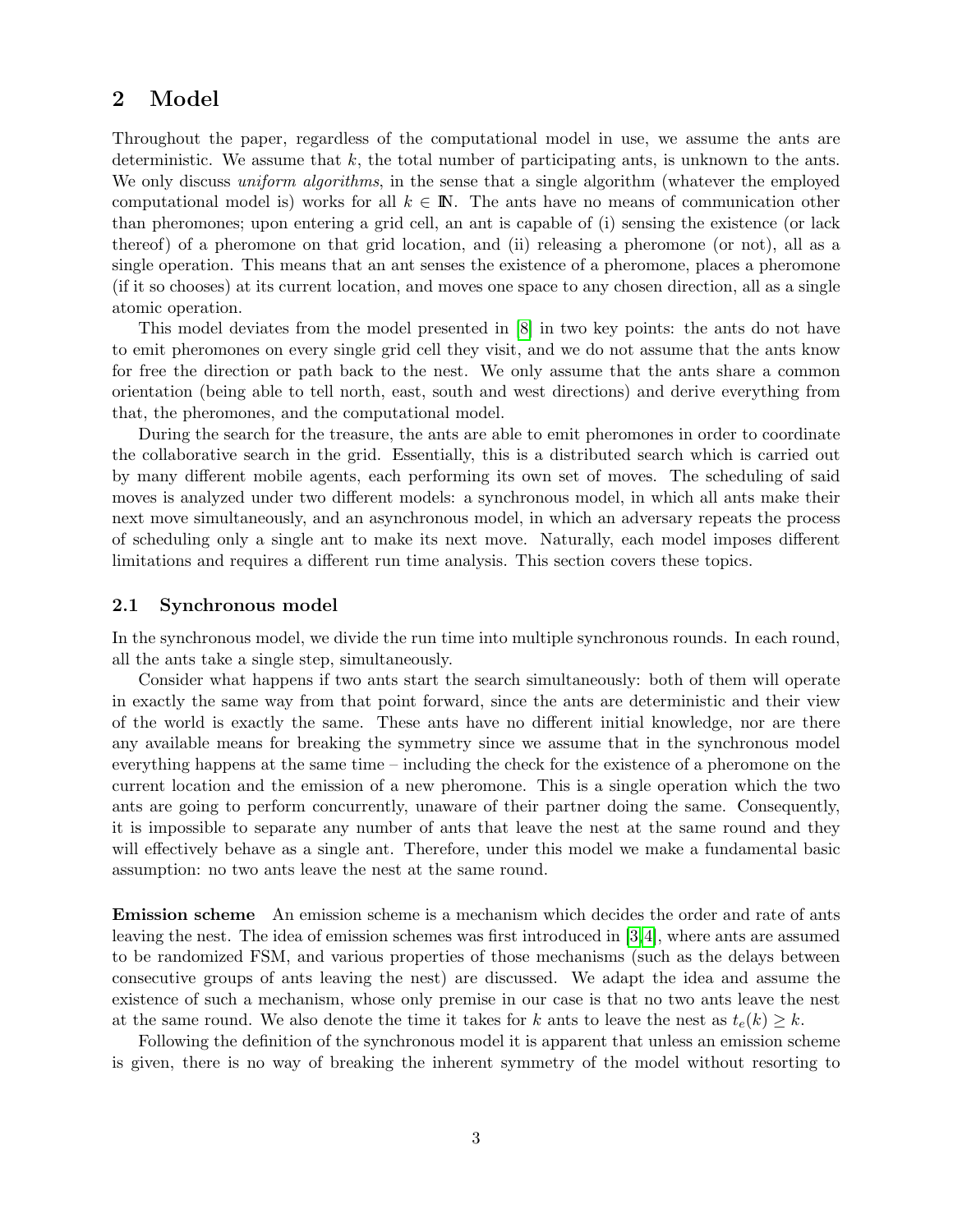randomization. We leave the open question of devising such an efficient emission scheme under our settings for future work.

# 2.2 Asynchronous model

In the asynchronous model, ants' moves are governed by an adversarial scheduler. The scheduler selects a single ant to make a single move, and once finished, the scheduler proceeds to select another ant (possibly the same one) to make its next move. This process repeats Ad infinitum, in an iterative manner. Effectively, this implies that no two ants take a step at the exact same time. The placement of a pheromone on a grid cell is like a *test-and-set* operation, an ant atomically in one operation checks that the cell is not marked and marks it with a pheromone. Notice that, compared to the previous model of scheduling, the current asynchronous setting is closer to the reality.

Our definition of a round in the given asynchronous model is as follows: round  $i \in \mathbb{N}$  ends after every ant has made at least a single step since round  $i - 1$  has ended. Round 0 is defined as the initial state, in which no ant took any step yet.

Notice that if we instead use an alternative definition of a round in which round  $r$  ends as soon as all ants took at least r steps, such as defined in  $[8]$ , then our own algorithms (as well as some provided in predating work) would actually run in  $O(D^2)$  time under this very definition. That is due to the fact that an adversary scheduler could let just one ant perform almost the entire search, covering all  $D^2 - 1$  cells other than the one with the treasure, and then have all other ants run for at least that number of moves.

Remark 2. The actual number of pheromones used during an asynchronous search is potentially unlimited, e.g., a scheduler might stop scheduling any ant right before it reaches the treasure, whilst keep scheduling the rest. Therefore, we consider the maximal number of pheromones which is required to ensure that the treasure is found, given that every ant is scheduled infinitely often.

# <span id="page-3-0"></span>3 Ants as Deterministic Finite State Machines

In this section we assume that all mobiles agents, referred to as ants, are implemented by a Deterministic Finite State Machines (FSM). Formally, such an FSM is defined by the following 3-tuple:

$$
\Pi = \langle Q, s_0, \delta \rangle \, ,
$$

where Q is the set of states,  $q_0 \in Q$  is the initial state, and

$$
\delta: Q \times \{P, \overline{P}\} \rightarrow Q \times \{P, \overline{P}\} \times \{North, East, South, West, Stay\}
$$

is the transition function, which given a current state and the existence of a pheromone on the current grid cell, determines the next state, whether or not to emit a pheromone at the current cell, and the direction in which the ant should move (if any). Note that the orientation is assumed to be shared between all the ants, so that the directions  $\{North, East, South, West\}$  are assumed to have the same meaning and represent the same axis for any involved ant.

Throughout the paper FSM algorithms are not described through explicit use of this formal definition, but rather through common algorithmic pseudo-code. In every such description it is straightforward and immediately apparent that an explicit description of the aforementioned formal form exists, as the main limitations of this model are lack of any memory and the sheer necessity of making only "local transitions" as there is no global information other than what is encoded in the constant number of states and the existence (or lack) of a pheromone at the current grid cell occupied by the ant.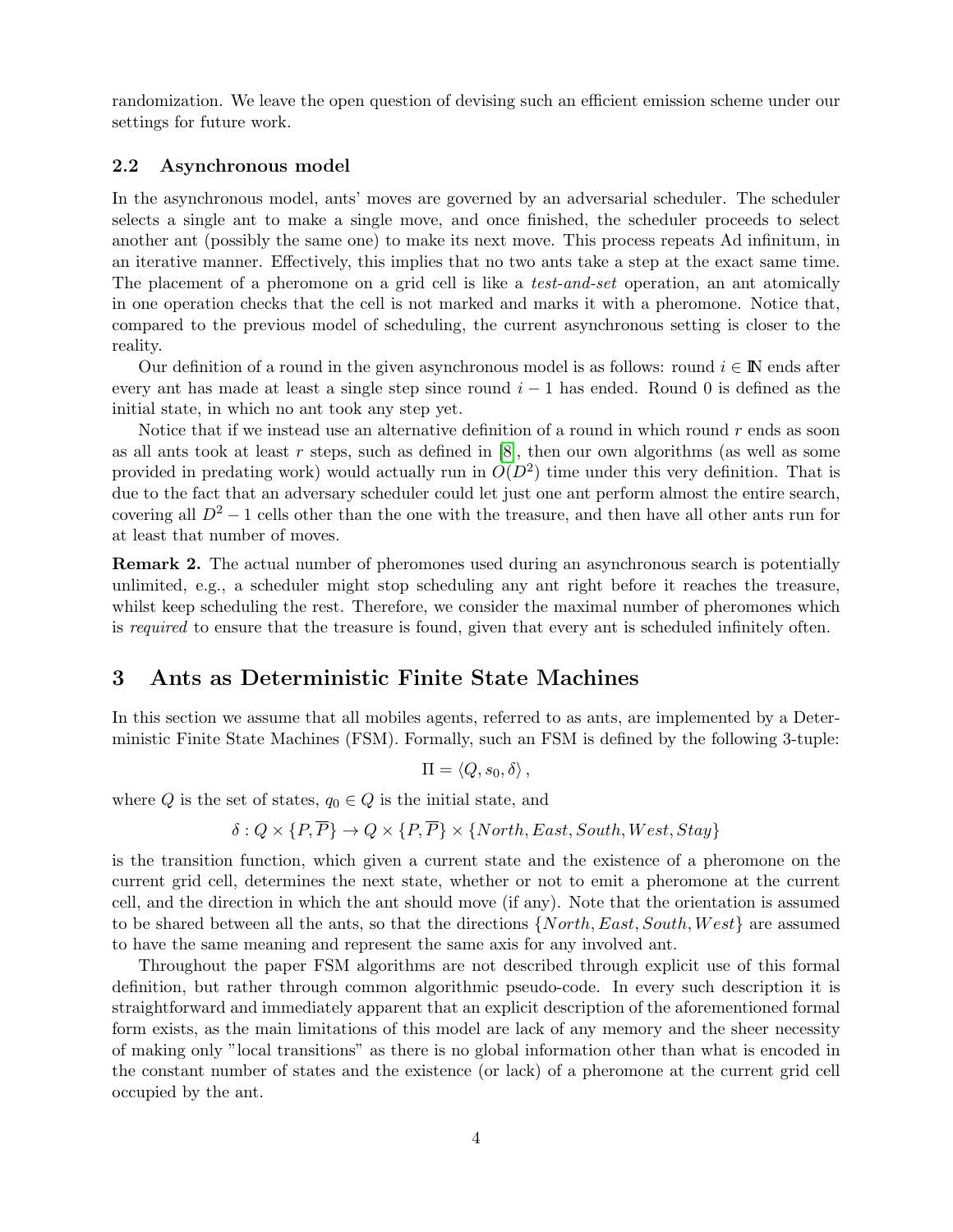### 3.1 Lower bound

**Theorem 3.1.** In the Finite State Machine computational model, an ant has to emit  $\Omega(D)$  pheromones to search every grid cell at distance  $d \leq D$ . Assuming the FSM is uniform, i.e., a single FSM works for all  $D \in \mathbb{N}$ .

*Proof.* Let us assume by contradiction that there exists FSM (ant)  $\tilde{A}$  that is capable of finding an adversarially hidden treasure at any unknown distance  $D \in \mathbb{N}$  using  $o(D)$  pheromones. Let S be the number of states in A.

Define *layer* n as the set of grid cells  $(x, y)$  such that  $|x| + |y| = n$ . There exists a distance D such that if we look at its search space, there must exist  $S + 1$  consecutive layers with no pheromones, otherwise there are  $\Omega(D)$  pheromones overall, which is a contradiction. Looking at these consecutive layers, we denote the layer furthest away from the origin as layer  $l$ .

Let us consider the first time the ant arrives at layer  $l$ . Denote its state at that point as  $s'$ . Looking at its path to this point up to  $S$  steps back, the ant must have passed state  $s'$  once more. Therefore we have a path that starts at some layer  $l-i$  ( $1 \leq i \leq S$ ) with state s' and ends at layer l in the same state, during which the ant has not placed any pheromones nor encountered any. This path therefore must be repeated infinitely from layer l onwards. But since layer l contains more grid cells than all previous layers (and this is the first time for the ant to get as far as  $l$  from the origin), the ant does not cover all grid cells with distance  $d \leq D$ . Therefore, there exists a grid cell which is not covered, and the ant would not find the treasure if it is placed there.  $\Box$ 

Corollary 3.2. A lower bound on the number of pheromones emitted during an exhaustive search for a treasure which is located at an unknown distance D from the origin in the Finite State Machine computational model is  $\Omega(D)$ , regardless of the number of ants taking part in the search.

## 3.2 Synchronous Finite State Machines

The proposed algorithm is as follows. We use north, east, south and west rays of pheromones, forming a plus sign with the nest in the center (using pheromones as guides, an idea inspired by [\[3,](#page-13-3) [4\]](#page-13-4)). Those rays serve as markers, so that the ants know when to turn. The intuition is that using FSM as a computational model implies that the ants only have a finite number of move patterns to use and can only rely on pheromones in order to change their behavior, as they have no available (non constant) memory of their own.

Therefore, the ants start their exploration from the northern ray, and perform pairs of eastsouth "zigzag" moves (a move to the east followed by a move to the south) until they encounter the eastern ray of pheromones, which indicates that they should now emit two pheromones to extend the east ray and then switch to west-south "zigzag" moves in order to reach and extend the southern ray. Continuing this process, the ants reach the western ray and then get back to the northern ray, at which point an ant moves north to find a pheromone-free grid cell which indicates its next layer to explore. Note that considering only odd-indexed cells is enough. Important details are described next, while the main idea is depicted in Figure [1](#page-5-0) and a more formal description is provided in Algorithm [1.](#page-6-0)

The main issue with the synchronous model is the need to prevent any two ants from colliding and performing the same work, e.g., one ant might arrive at a pheromone-free grid cell at the north ray concurrently with another ant and both proceed together. We tackle this issue by partitioning the ants to two logical groups, each following a slightly different algorithm. The first group is that of newbie ants, which are ants that have yet to explore their first layer, and non-newbie ants.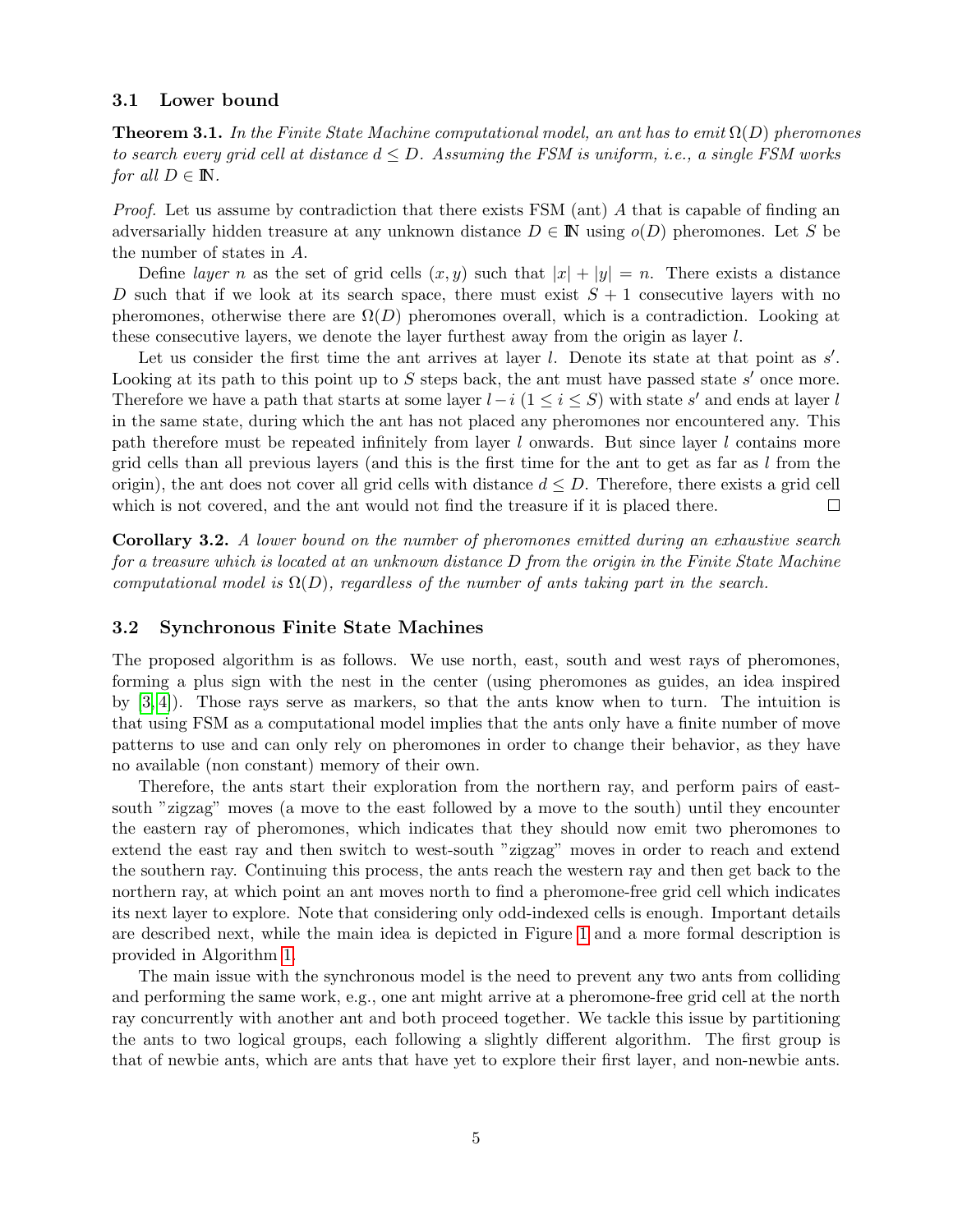<span id="page-5-0"></span>

Figure 1: Two synchronous FSM ants searching for food. Circles indicate pheromones.

Naturally, an ant is considered a newbie when it is emitted, and becomes non-newbie when it explores its first layer.

Non-newbie ants travel north until they encounter the first odd-indexed pheromone-free grid cell, which marks their next layer to explore. Upon reaching such a cell, the non-newbie ant marks it with a pheromone and also emits another pheromone on the first grid cell it visits during its exploration phase (which is directly to the east). This pheromone is later checked by newbie ants; a newbie ant looks for the first odd-indexed pheromone-free grid cell on the north ray, exactly as do non-newbie ants, but after marking such a cell it then makes one step to the east and waits a single round to make sure that it has not collided with a non-newbie ant. If it detects a collision (by discovering a pheromone), priority is given to the non-newbie ant and the newbie ant just proceeds to search for a different free layer. Note that in order to keep the gaps introduced by the emission scheme, all newbie ants perform the same operation of checking the eastern grid cell for every odd-indexed cell on the north ray, even if they are marked with pheromones.

<span id="page-5-1"></span>Lemma 3.3. Newbie ants cannot collide with other newbie ants.

Proof. The only requirement from the given emission scheme is that no two ants leave the nest at the same time. The gap that is introduced by the emission scheme is kept by making all newbie ants perform the same number of steps for every grid cell they pass before becoming non-newbies.  $\Box$ 

<span id="page-5-2"></span>Lemma 3.4. Newbie ants cannot explore same layer (collide) as non-newbie ants.

Proof. Newbie ants give precedence to non-newbie ants by checking the grid cell east to the current one. Such eastern cells can only be marked by non-newbie ants, and when encountered cause a skip of the current layer for the newbie ants.  $\Box$ 

<span id="page-5-3"></span>Lemma 3.5. Non-newbie ants cannot collide with other non-newbie ants.

Proof. Let us assume by contradiction that two non-newbie ants collide at some grid cell. Denote as  $d_1 < d_2$  the last layers completed by these ants before they collided (those exist because the ants were newbies once). Then we have  $t_{start}(d_1) < t_{start}(d_2)$ , otherwise the second ant would not have passed layer  $d_1$  on its way to  $d_2$ . And  $t_{end}(d_2)-t_{end}(d_1) = t_{start}(d_2)-t_{start}(d_1)+8(d_2-d_1) > 8$ , which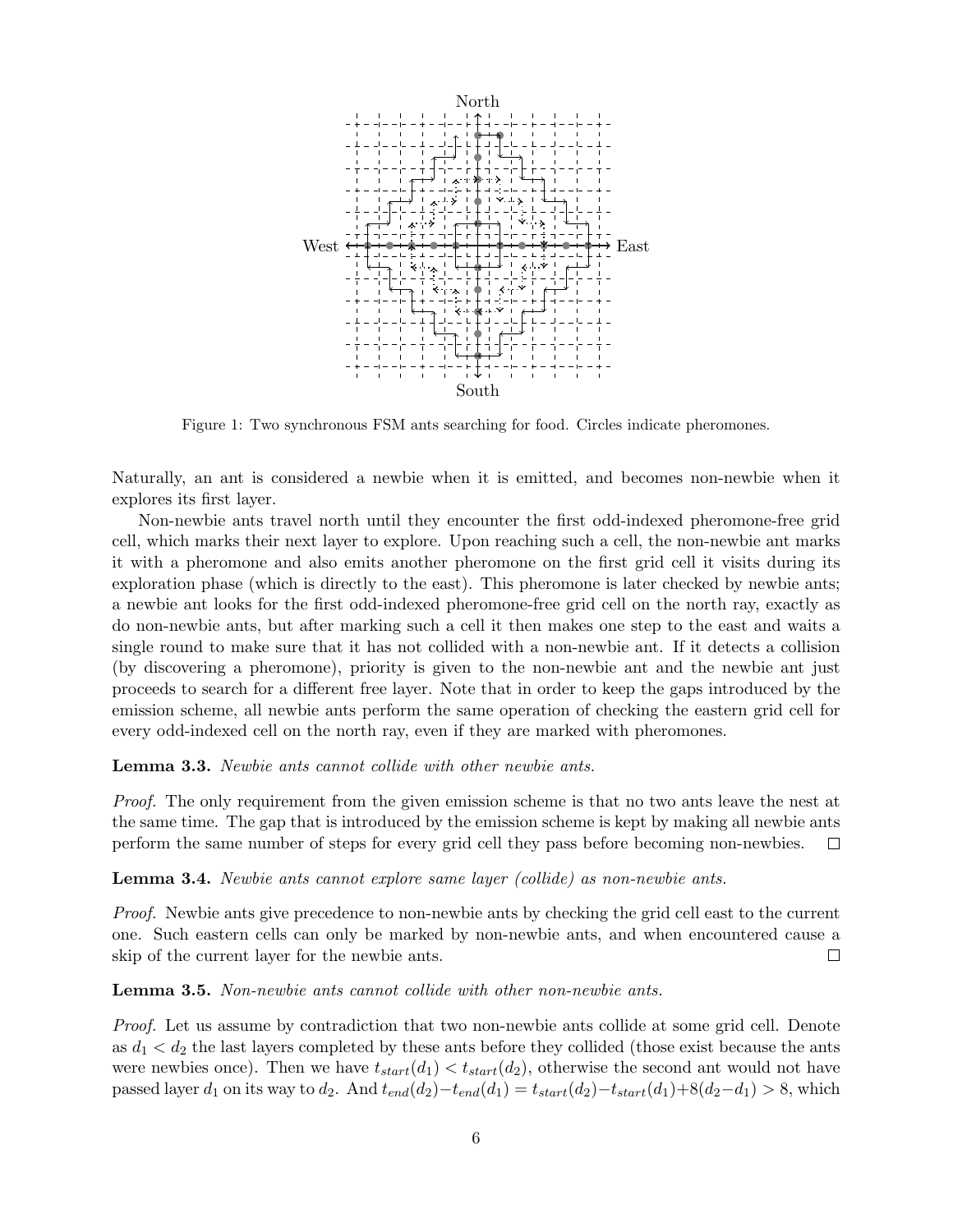<span id="page-6-0"></span>Algorithm 1 Synchronous FSM distributed treasure search

| 1: EmitPheromone(East, South, West)        | $\triangleright$ Initial setup                                       |
|--------------------------------------------|----------------------------------------------------------------------|
| 2: $newbie \leftarrow true$                |                                                                      |
| 3: while $newbie = true$ do                | $\triangleright$ Identify first free layer, give precedence          |
| Move(North)<br>4:                          |                                                                      |
| $free = CheckMarkCurrentCheckEast()$<br>5: | $\triangleright$ Takes a fixed number of rounds                      |
| if $free = true$ then<br>6:                |                                                                      |
| ExploreLayer()<br>7:                       | $\triangleright$ Turn (and extend ray) when encountering a pheromone |
| $newbie \leftarrow false$<br>8:            |                                                                      |
| end if<br>9:                               |                                                                      |
| $10:$ end while                            |                                                                      |
| 11: while $true$ do                        | $\triangleright$ Explore free layers                                 |
| Move(North)<br>12:                         |                                                                      |
| $free = CheckMarkCurrent()$<br>13:         |                                                                      |
| if $free = true$ then<br>14:               |                                                                      |
| EmitPheromone(East)<br>15:                 |                                                                      |
| ExploreLayer()<br>16:                      | $\triangleright$ Turn (and extend ray) when encountering a pheromone |
| end if<br>17:                              |                                                                      |
| $18:$ end while                            |                                                                      |

means that there is a gap between the ants after their last separate layer explorations. Therefore, the gap can not be closed until their following exploration, in contradiction to the assumption.  $\Box$ 

<span id="page-6-1"></span>**Lemma 3.6.** Every  $O(1)$  steps, every ant either explores a new grid cell or increases its distance from the nest.

Proof. Lemmas [3.3,](#page-5-1) [3.4](#page-5-2) and [3.5](#page-5-3) prove that no two ants collide, therefore only a single ant explores every layer, while the rest skip that layer and increase their distance from the nest (at least once every some constant number of steps).  $\Box$ 

**Theorem 3.7.** Algorithm [1](#page-6-0) finds the treasure in  $O(t_e(k) + D + D^2/k)$  time and utilizes  $O(D)$ pheromones, hence it is optimal given a matching emission scheme.

*Proof.* It takes  $t_e(k)$  time for all k ants to be emitted. Following Lemma [3.6,](#page-6-1) after  $O(1) \cdot (D+D^2/k)$ steps there is at least one ant at distance  $D$  from the nest. If there is an ant at distance  $D$  then all layers  $i < D$  which are not yet fully explored contain an ant (an ant only continues after fully exploring its layer), and from that point it takes at most 8D rounds for all layers  $i \leq D$  to be fully explored, for a total of  $O(D + D^2/k)$ .  $\Box$ 

# 3.3 Asynchronous Finite State Machines

The proposed algorithm for the asynchronous model is a variation of the aforementioned synchronous algorithm. The key observation is that no ant can make any assumption on the progress of other ants, and hence cannot rely on pheromones emitted by other ants for its navigation clues. We tackle this problem by visiting the rays in a certain order, which guarantees that every ant only has to rely on the pheromones that had to be emitted prior to when it has started the exploration phase (either by itself or other ants).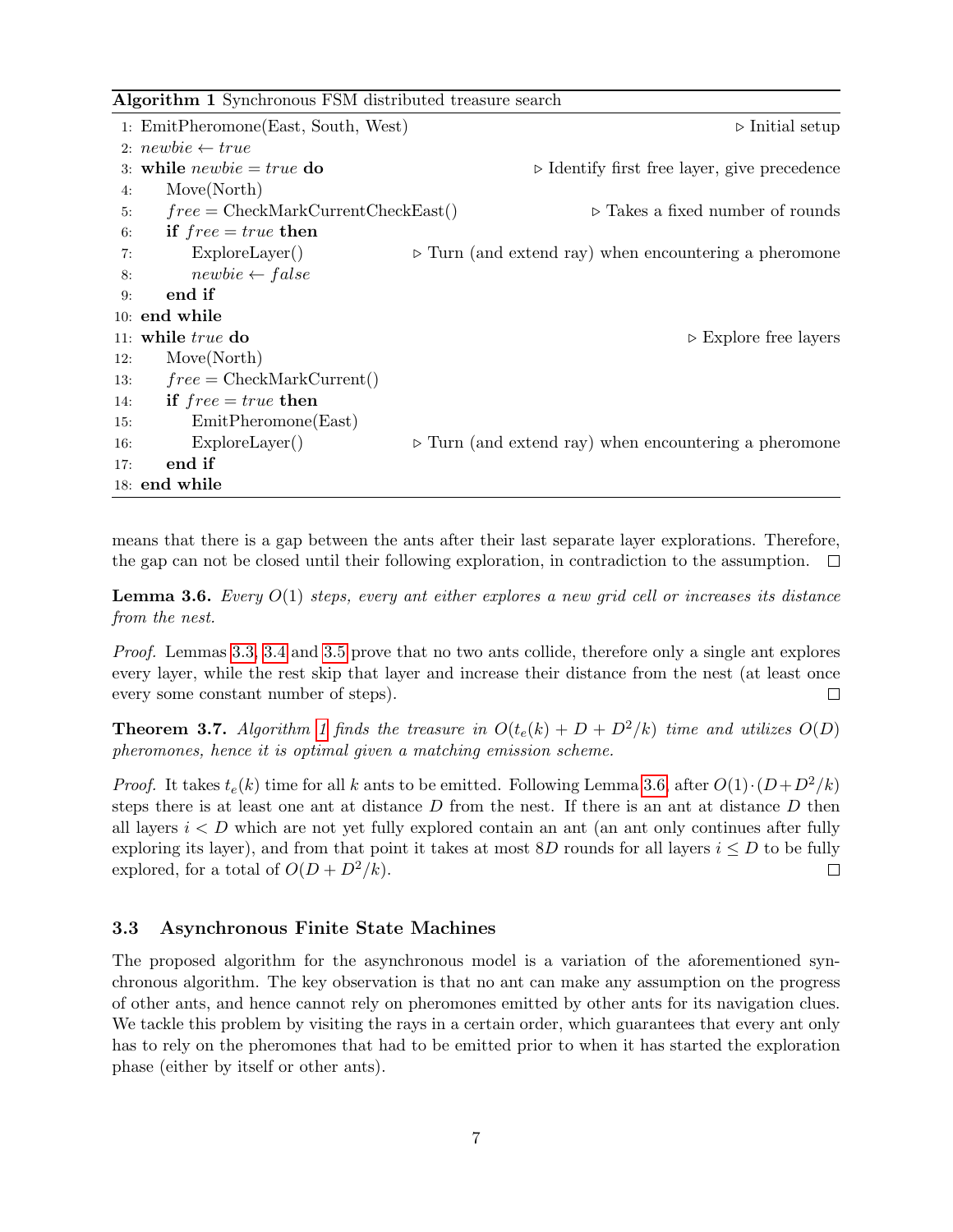<span id="page-7-0"></span>

Figure 2: One asynchronous FSM ant searching for food. Circles indicate pheromones.

Notice that in the synchronous model we had to make sure that no two ants explore the same location at the same time, while in the asynchronous case we rely on the test-and-set operation of placing a pheromone to ensure this. This operation not only prevents two ants from following the same route, but also renders the problem of breaking the symmetry a non-issue.

The full solution is described in Algorithm [2](#page-8-1) and illustrated in Figure [2.](#page-7-0) The main idea is almost the same as before; the colony constructs four rays of pheromones which form a plus shape with the nest at its center. The ants can then start by extending the east, south and west rays, and then begin their exploration phase from the north ray. Using this chain of operations guarantees that every ant starts the search in a layer which already has pheromones in all the rays – thus ensuring that the ant is able to finish the exploration successfully. Note that the nest remains free of pheromones throughout the search in order to let ants easily identify it, as every ant has to return to the nest in between exploration phases.

# Lemma 3.8. An ant is always able to successfully finish exploring any layer it started.

Proof. The north ray is never longer than the east, south or west rays. Therefore, any ant is always able to find pheromones on the other three rays, which allow it to navigate successfully and finish its exploration procedure regardless of how the other ants are scheduled.  $\Box$ 

**Theorem 3.9.** Algorithm [2](#page-8-1) terminates successfully in  $O(D + D^2/k)$  rounds and the total number of emitted pheromones is  $O(D)$ , which make it optimal.

Proof. We make two assumptions in order to simplify the analysis process. First, we assume that all ants move exactly once in every round, otherwise the total run time (number of rounds) would only improve. Second, we analyze the algorithm  $k$  layers at a time, again ignoring some extra progress as it does not affect our asymptotic analysis of the expected runtime.

It takes k rounds to place k pheromones on the east ray, and after a total of at most  $7k$  rounds, all the ants are ready at the north ray and the first k layers are ready to be explored. At most 8k rounds later all the first k layers are fully explored, and an extra k rounds are required for the ants to get back at the nest. To summarize, the first  $k$  layers are fully explored after at most  $16k$ rounds.

Marking the rays for the next k layers takes at most  $14k$  rounds, after which the ants are ready to explore those layers. Exploring layers  $k < i \leq 2k$  takes up to 16k rounds to complete, and another 2k rounds are required for the ants to get back to the nest. In total, it takes an extra  $32k = 2 \cdot 16k$  rounds, at most, to explore the second set of k layers.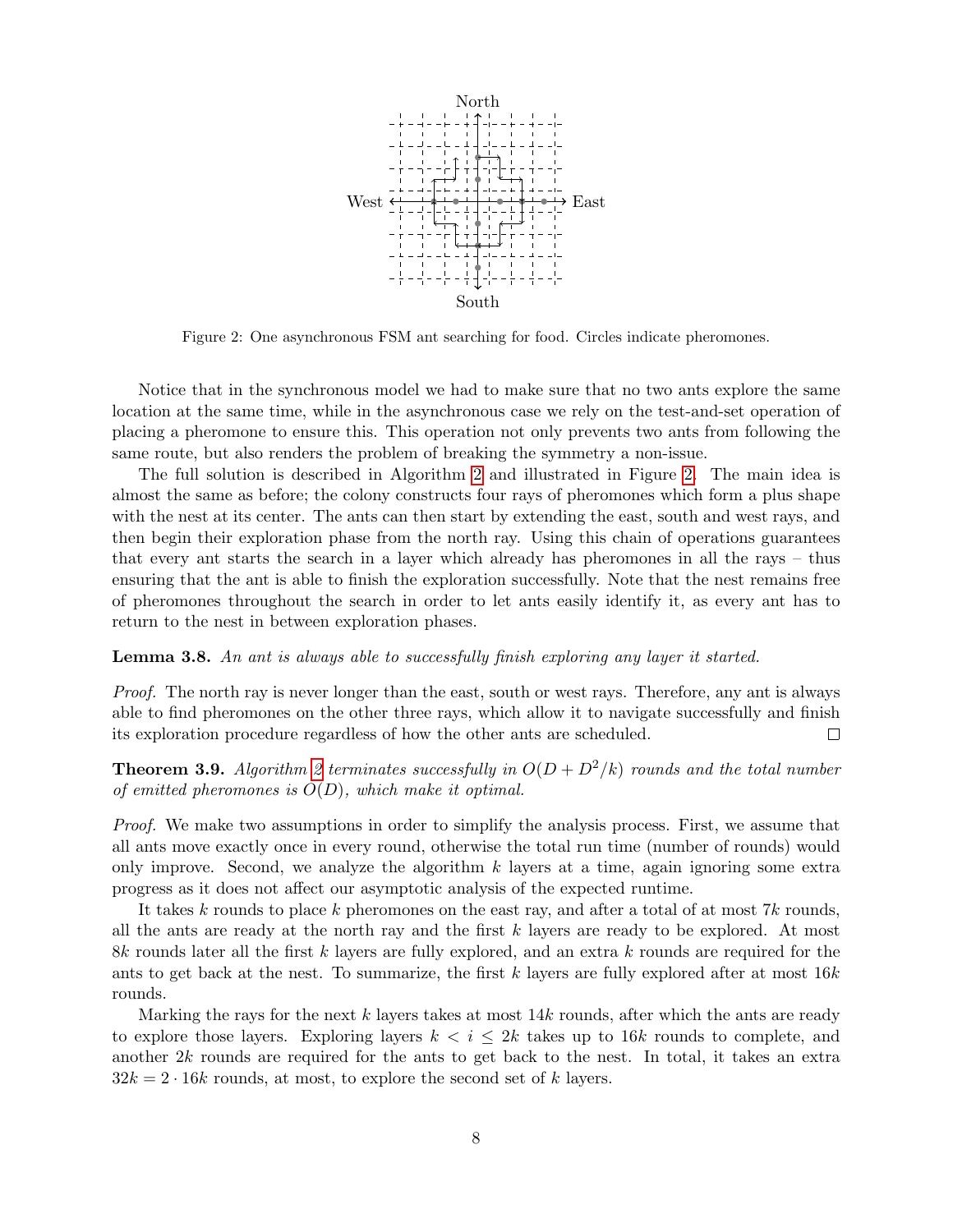Inductively, we have that the total time for k ants to explore D layers is bound by  $\Sigma_{d=1}^{D/k} d \cdot 16k =$  $8(D + D^2/k)$  asynchronous rounds.

<span id="page-8-1"></span>

|  |  | Algorithm 2 Asynchronous FSM distributed treasure search |  |
|--|--|----------------------------------------------------------|--|
|--|--|----------------------------------------------------------|--|

|    | 1: while $true$ do                                |                                                        |  |  |
|----|---------------------------------------------------|--------------------------------------------------------|--|--|
| 2: | MoveUntilFreeAndMark(East), MoveUntilFree(West)   |                                                        |  |  |
| 3: | MoveUntilFreeAndMark(South), MoveUntilFree(North) |                                                        |  |  |
| 4: | MoveUntilFreeAndMark(West), MoveUntilFree(East)   |                                                        |  |  |
| 5: | MoveUntilFreeAndMark(North)                       | $\triangleright$ Explore layer starting from north ray |  |  |
| 6: | ExploreLayer()                                    | $\triangleright$ Turn when encountering a pheromone    |  |  |
| 7: | MoveUntilFree(South)                              |                                                        |  |  |
|    | 8: end while                                      |                                                        |  |  |

# 3.4 Summary

We have shown a lower bound of  $\Omega(D)$  on the number of pheromones that must be emitted for a FSM to perform an exhaustive search. That lower bound remains valid regardless of the way the ants are scheduled, and is a pure computational limit of the FSM model. Following that, we have presented algorithms that match the lower bound in the number of emitted pheromones, but still allow  $k$  ants to cooperate and find the treasure in optimal time, thus the lower bound is tight. The presented algorithms propose feasible solutions for both synchronous and asynchronous models, and have only minor differences that result from the slightly different scheduling models.

Table [1](#page-12-1) summarizes our results. As aforementioned, the only open issue is the emission scheme on which we rely in the synchronous case. The only requirement that is posed on such a mechanism is to prevent two ants from leaving the nest simultaneously, which is considered a reasonable assumption in the real world of biological creatures, where no two actions take place at the same exact moment.

The next immediate direction to head in is to further reduce the number of pheromones. It is apparent that in order to do so, a stronger computational model must be employed. Therefore, the following section provides an analysis of ANTS implemented by Turing Machines.

# <span id="page-8-0"></span>4 Ants as Turing Machines

A Turing Machine (TM) is a well known model of computation. Essentially, a TM can be thought of as a FSM sitting on an infinitely long tape (memory) containing symbols from some alphabet Γ, which the machine is able to alter at will through a read/write head that is able to move anywhere along the tape.

More formally, under our settings, a Turing Machine  $M$  is a 4-tuple

$$
M = \langle Q, s_0, \Gamma, \delta \rangle \, ,
$$

where Q is the set of states,  $s_0 \in Q$  is the initial state,  $\Gamma = \{0, 1\}$  is the tape alphabet, and

$$
\delta: Q \times \Gamma \times \{P, \overline{P}\} \to Q \times \Gamma \times \{\lhd, \rhd\} \times \{P, \overline{P}\} \times \{North, East, South, West,Stay\}
$$

is the transition function, which given a current state, the contents of the tape, and the existence of a pheromone on the current grid cell, determines the next state, the operation of the tape's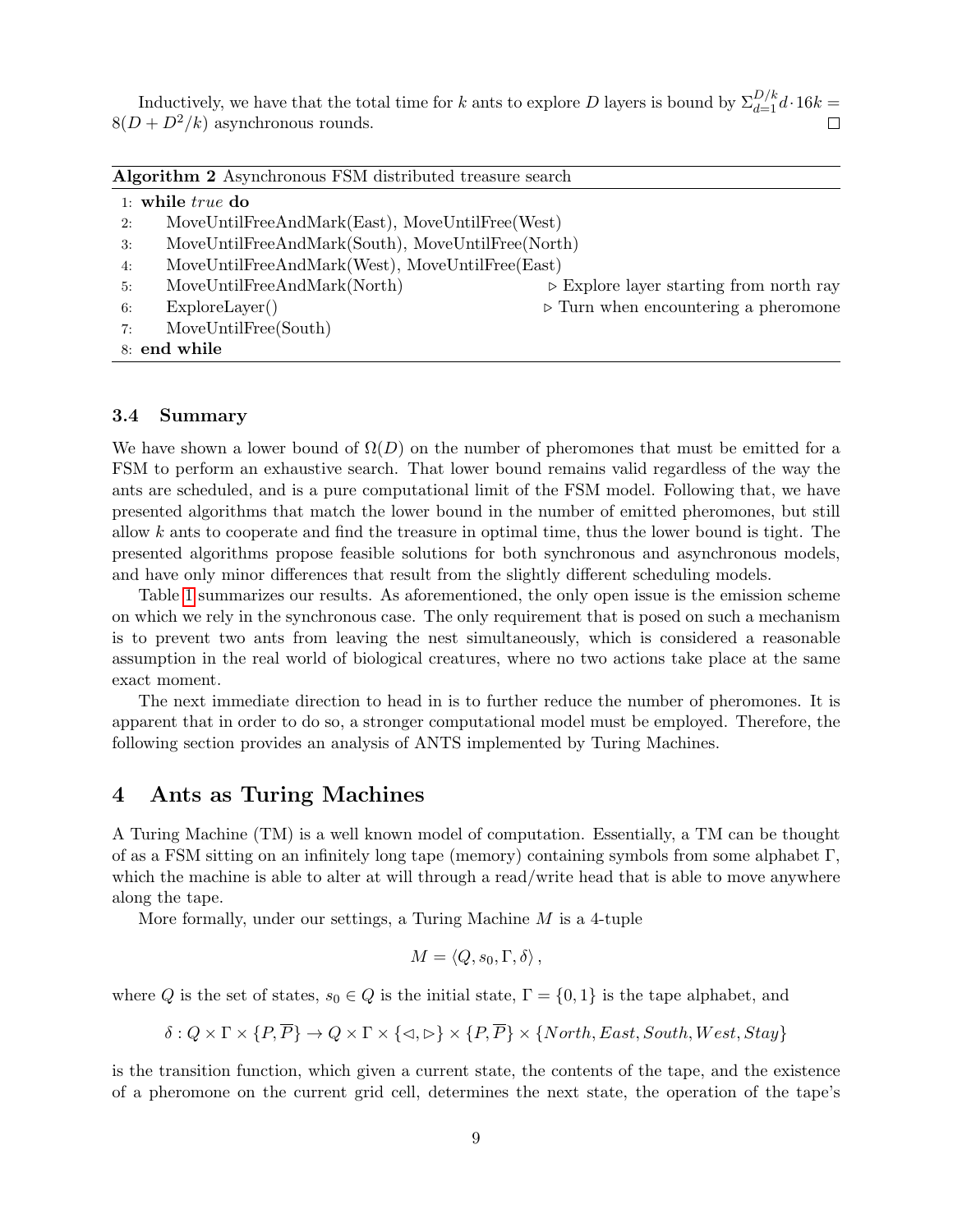head, whether or not to emit a pheromone at the current cell, and the direction in which the ant should move (if any). Note that, as before, the orientation is assumed to be shared between all the different ants, so that the directions  $\{North, East, South, West\}$  are assumed to have the same meaning and represent the same axes for any involved ant. Also, once more, algorithms will be described as pseudo-code rather than in their explicit forms under the given model.

Also worth noting is that we assume that any TM is able to make quite a few internal transitions until it decides on the next move. For instance, when it has to compute the next value of a counter which has just been incremented. We treat the sequence of such internal transitions as a single move of the machine. Formally, it is possible to add another set of outputs which denotes the end of the current computation.

It is reasonable to assume that real world ants do not posses the full set of TM capabilities, e.g., they certainly do not have unlimited memory. Therefore, the only added value of employing the more capable computational model of Turing Machines lies in the new ability of maintaining a counter; despite the theoretically unlimited size of the tape, the suggested algorithms require only  $O(log(D))$  bits of information for various counters. These are the only contents that are actually stored on the tape.

## 4.1 Lower bound

Obviously, even a single ant implemented as a TM could find the treasure in  $O(D^2)$  rounds by performing a spiral shaped search, and it would need absolutely no pheromones in order to do so. Therefore, the only meaningful lower bound to consider in this section would be the number of pheromones that have to be emitted in order to perform the search cooperatively; i.e., achieve an optimal run time of  $O(D + D^2/k)$  rounds for k ants.

**Theorem 4.1.** Performing a distributed search for a treasure at an unknown distance  $D \in \mathbb{N}$  by k TM ants in  $O(t_e(k) + D + D^2/k)$  rounds under the synchronous model, requires  $\Omega(k)$  pheromones.

*Proof.* Assume by contradiction that  $T$  is a TM (ant) which is able to find a treasure at any distance D in  $O(t_e(k) + D + D^2/k)$  synchronous rounds (for any emission scheme) with any k ants, while only using  $o(k)$  pheromones. We will devise a specific emission scheme, dependent on T, which does not achieve the assumed run time – thus reaching a contradiction.

Let us analyze the behavior of a group of  $k$  ants implemented by TM  $T$ . We start by emitting only one ant at round  $t_0 + 1 = 1$ . That ant must stop emitting pheromones at some round (perhaps right away), denoted as  $t_1$ . T only emits  $o(k)$  pheromones, therefore  $t_1$  must exist. We emit the second ant at round  $t_1 + 1$ , and again wait until round  $t_2$  when both ants finish emitting all of their pheromones. We emit the third ant at time  $t_2 + 1$  and repeat the process until we get to emit the first ant which does not emit any pheromones: ant p, emitted at time  $t_{p-1}+1$ . There is at least one such ant, since the total number of pheromones is  $o(k)$ . Notice that two invariants hold once ant p is emitted: (i) no extra pheromones will be emitted by all ants  $i \leq p$  according to our assumption (their view of the world does not change), and (ii) all ants  $j > p$  operate exactly as ant p, since they are deterministic and share a common view of the world. Also worth noting is that  $t_i$ , for all  $i \leq p$ , are constants which only depend on the specification of TM T.

We shall now increase the number of ants and keep emitting them, a single ant every round, until a total of  $k' \gg k \geq p$  ants are emitted. Ants do not know k nor k', therefore the aforementioned behavior does not change. However, since all  $k'-p$  (at least) ants operate the same, there exists some  $D \gg k'$  such that it takes the ants  $\Theta(t_e(k')+D+D^2/p) > O(t_e(k')+D+D^2/k')$  rounds to find the treasure, in contradiction to our assumptions.  $\Box$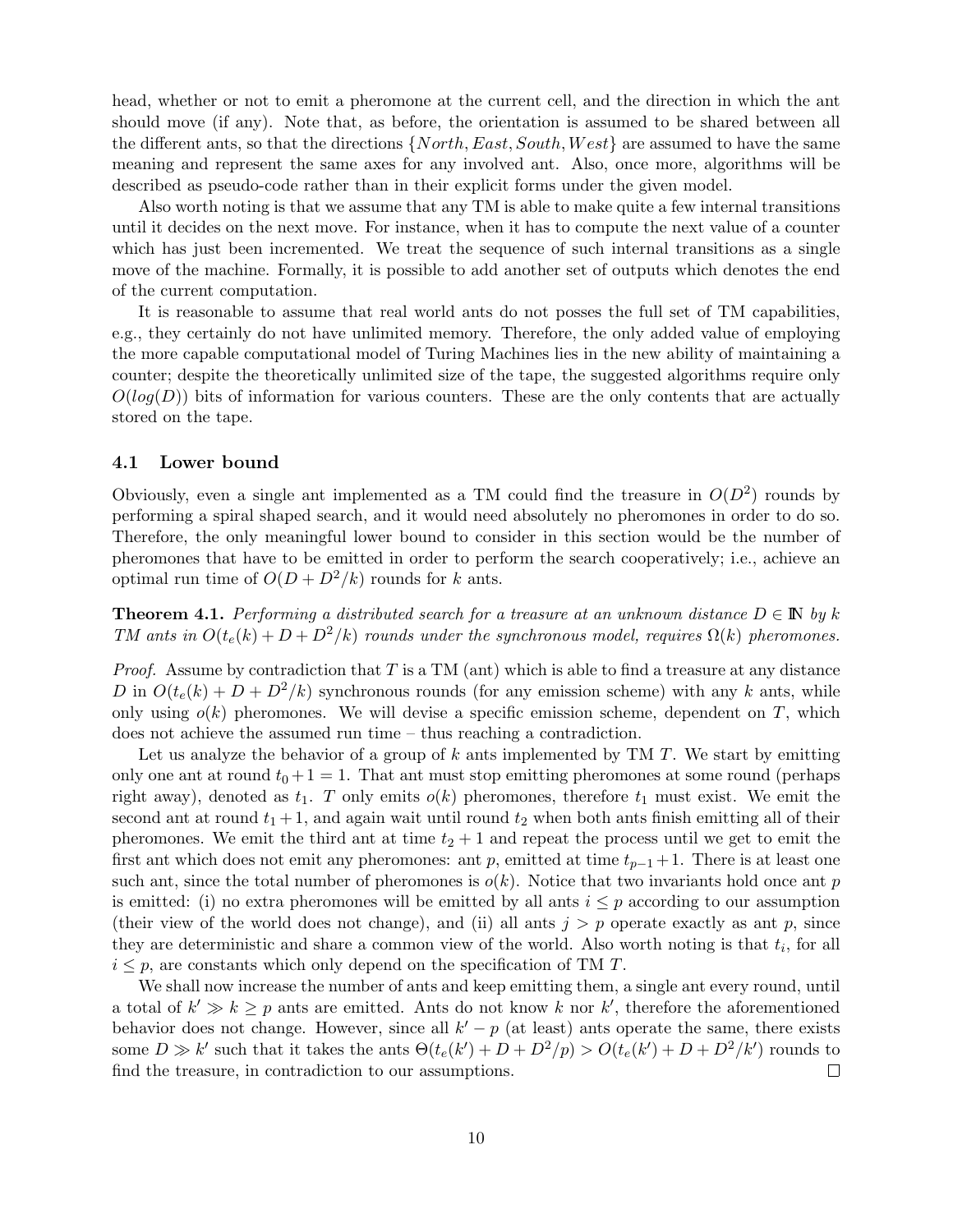<span id="page-10-0"></span>

Figure 3: (A)Synchronous TM ant searching for food. First ant of a total of three.

**Theorem 4.2.** Performing a distributed search for a treasure at an unknown distance  $D \in \mathbb{N}$  by k TM ants in  $O(D + D^2/k)$  rounds under the asynchronous model, requires  $\Omega(k)$  pheromones.

*Proof.* Let us assume by contradiction that T is a TM (ant) which is able to find a treasure at any distance D in  $O(D + D^2/k)$  asynchronous rounds for any k ants, while only using  $o(k)$  pheromones.

Let there be some k, D and scheduling S, such that it takes the k ants  $\Theta(D+D^2/k)$  rounds and less than k pheromones to find the treasure. This is a tight lower bound on the runtime, therefore there must exist such a scenario. there is at least one ant which has not emitted any pheromones throughout the run; let us denote one such ant as p.

Consider a different group of  $k' \gg k$  ants, where some k ants are scheduled exactly as in schedule S and the other  $k'-k$  ants are scheduled to take a single step each, one after the other, right after each step of ant p. Ant p emits no pheromones, so it shares its view of the world with the  $k'-k$ ants that follow it, and all those ants operate exactly the same (due to T being deterministic). The number of rounds remains  $\Theta(D + D^2/k) > O(D + D^2/k')$ , in contradiction to our assumptions.

## 4.2 Synchronous Turing Machines

The main idea here is a static partition of the search space. Pheromones are used for two purposes: (i) give every ant a unique id, and (ii) provide a way of estimating the total number of participating ants. Each ant then keeps a current estimate of the total number of ants and updates that estimation after each successful exploration of a new layer. Note that a layer is defined slightly differently in this section; *layer l* contains the set of grid cells  $(x, y)$  where  $\max(|x|, |y|) = l$ . Naturally, an ant with id  $1 \le i \le k$  and estimated number of ants  $k_i$  covers layers  $l_i$  such that  $l_i \equiv i \pmod{k_i}$ . The algorithm is illustrated in Image [3](#page-10-0) and a more formal description is given in Algorithm [3.](#page-11-0)

Note that if an ant learns that it has to update its current estimate of the total number of ants, its search space has to be restarted. Otherwise, there would exist an emission scheme which would cause the exploring ants to miss a few layers.

<span id="page-10-1"></span>**Theorem 4.3.** Algorithm [3](#page-11-0) completes in  $O(t_e(k)+D+D^2/k)$  rounds, after emitting  $O(k)$  pheromones. Hence, it is optimal given a matching emission scheme.

Proof. Every ant obtains a unique id since the emission scheme provides the guarantee that no two ants leave the nest simultaneously. Following the acquisition of an id, each ant starts exploring the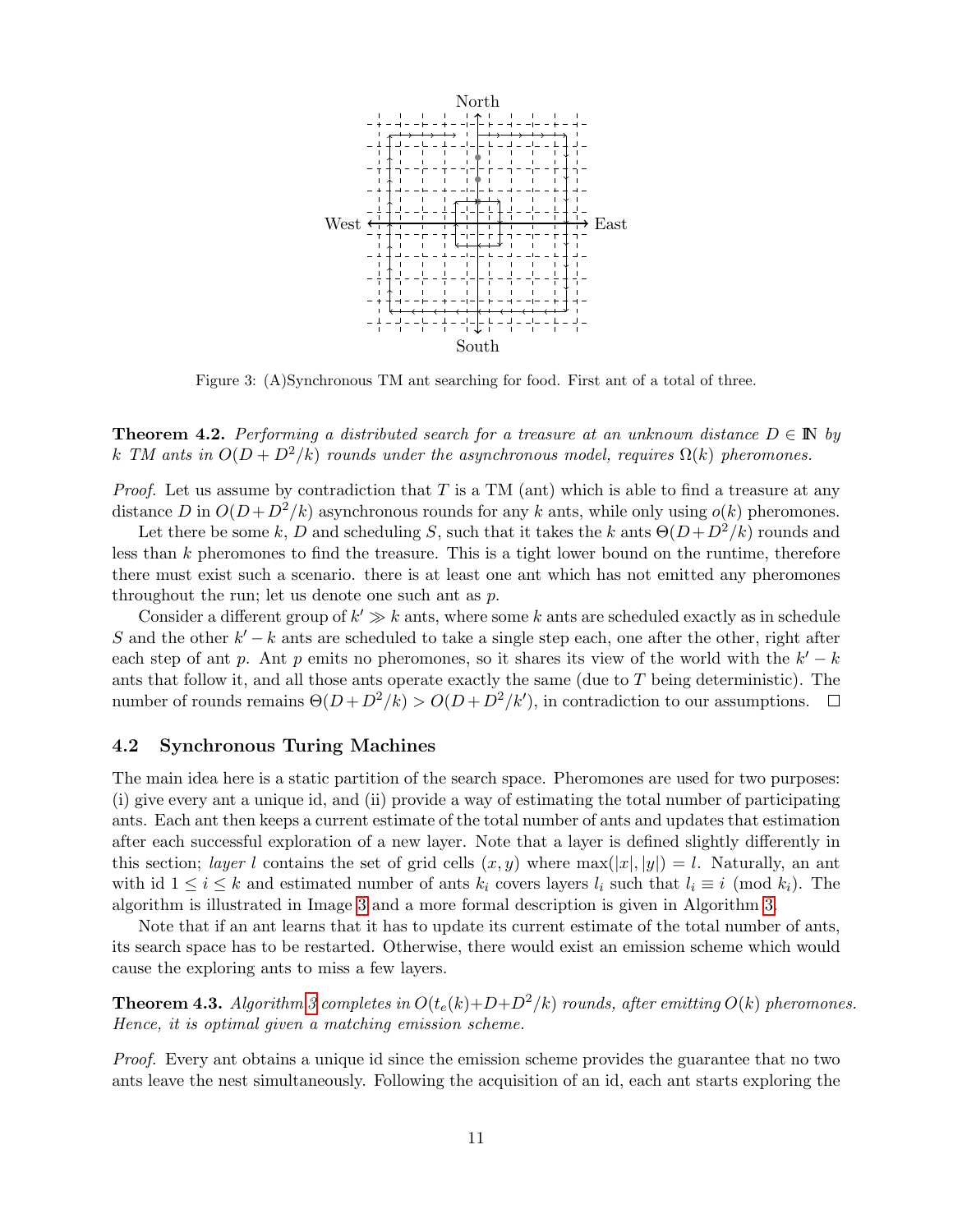layers which correspond to its id. Upon completing a layer, the estimate for the total number of ants is rechecked, and updated if needed; every time an update occures, the ants restart their search from the first layer after their id. Thus, each and every layer will be covered by the searching ants. As for the run time of the algorithm: it takes  $t_e(k) + k$  rounds until the last pheromone is emitted, after that it takes at most  $D + 8D$  rounds for all ants to notice and update their estimates, and then it takes another  $\Theta(D^2/k)$  rounds for the ants to finish exploring all required layers. Therefore, the algorithm executes in  $O(t_e(k) + D + D^2/k)$  rounds.  $\Box$ 

<span id="page-11-0"></span>Algorithm 3 TM distributed treasure search

|     | 1: $id \leftarrow 1$                     |                                                 |
|-----|------------------------------------------|-------------------------------------------------|
|     | 2: Move(North)                           |                                                 |
|     | 3: while SensePheromone(Current) do      | $\triangleright$ Search for the first free spot |
| 4:  | $id \leftarrow id + 1$                   |                                                 |
| 5:  | Move(North)                              |                                                 |
|     | 6: end while                             |                                                 |
|     | 7: EmitPheromone(Current)                | $\triangleright$ Mark taken id                  |
|     | 8: $total \leftarrow id$                 |                                                 |
|     | 9: $layer \leftarrow id$                 |                                                 |
|     | $10:$ while true do                      |                                                 |
| 11: | $ExploreLayer$ (layer)                   |                                                 |
| 12: | <b>if</b> UpdateTotal(total) <b>then</b> | $\triangleright$ Start over if a new ant joined |
| 13: | $layer \leftarrow id$                    |                                                 |
| 14: | end if                                   |                                                 |
| 15: | $layer \leftarrow layer + total$         |                                                 |
|     | $16:$ $\,$ end $\,$ while                |                                                 |
|     |                                          |                                                 |

# 4.3 Asynchronous Turing Machines

Algorithm [3,](#page-11-0) depicted in Figure [3,](#page-10-0) works exactly the same in the asynchronous model as it does in the synchronous case. Therefore, Theorem [4.3](#page-10-1) still holds – without the cost of  $t_e(k)$ .

Proof. As established before, the run time of the worst case scenario is achieved when all ants operate at the same speed. Let us look at the last ant to place a pheromone; this ant has placed the pheromone after exactly k asynchronous rounds. After at most  $2D + 8D$  rounds every other ant will have already noticed the new pheromone, and from that point onwards the asynchronous analysis follows the synchronous one to the letter.  $\Box$ 

## 4.4 Summary

Choosing a stronger computational model of Turing Machines over Finite State Machines, we were able to utilize less pheromones to solve the problem of ANTS. The previous (computational) lower bound of  $\Omega(D)$  pheromones was lifted and replaced by a new (cooperative) lower bound of  $\Omega(k)$ for the new computational model of TM. We have also provided algorithms which allow k ants to find the treasure, still in optimal time, by using only  $O(k)$  pheromones (under both synchronous and asynchronous scheduling models), proving that the the new lower bound is tight.

Table [1](#page-12-1) illustrates the current state of affairs. At this point it is worth noting that the performance figures (both the number of pheromones and asymptotic run time) are optimal; the only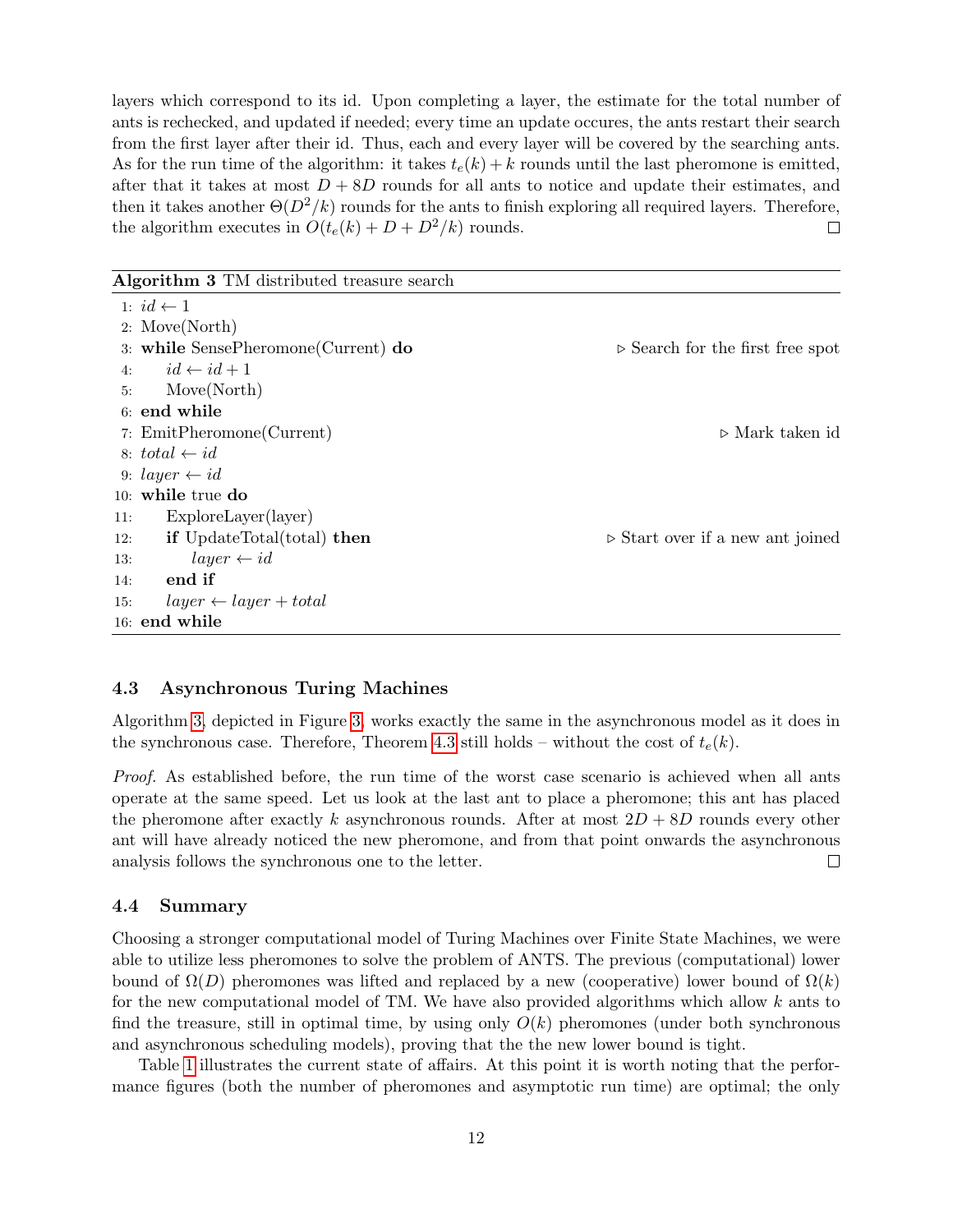possible way of improving on those is through providing the ants with extra information, such as a unique id for every ant and/or the total number of ants participating in the search.

# <span id="page-12-0"></span>5 Conclusions and future work

We have presented different approaches to solving the problem of ANTS with pheromones. We have analyzed the problem under different scheduling models and various computational limits. The main focus has been on utilizing as little pheromones as possible, since this is a biological resource which might only be scarcely available in a real scenario. The upper bounds results are summarized in Table [1.](#page-12-1)

We have presented a lower bound on the number of pheromones that must be emitted in order to solve ANTS with Finite State Machines, and provided algorithms which match this lower bound while still achieving optimal run time under both the synchronous and asynchronous scheduling models.

In order to further reduce the lower bound on the number of pheromones we have moved to a stronger computational model: that of Turing Machines. We have shown a refined lower bound on the number of pheromones that must be utilized in this new computational model as well, this time deriving the limitation not from the basic requirement of solving the problem, but rather from the need of achieving optimal run time and having all  $k$  ants cooperatively perform the search. Once again, we have provided algorithms which match the aforementioned lower bounds on the number of pheromones and the total run time, both for the synchronous and asynchronous scheduling models.

<span id="page-12-1"></span>

|            | Synchronous Model |                         | Asynchronous Model |                |
|------------|-------------------|-------------------------|--------------------|----------------|
| <b>FSM</b> | Runtime:          | $O(t_e(k) + D + D^2/k)$ | Runtime:           | $O(D + D^2/k)$ |
|            | Pheromones:       |                         | Pheromones:        |                |
| TМ         | Runtime:          | $O(t_e(k) + D + D^2/k)$ | Runtime:           | $O(D + D^2/k)$ |
|            | Pheromones:       | O(k)                    | Pheromones:        | Л К.           |

Table 1: Summary of various solutions for the ANTS problem

Open Questions Throughout our discussions of the synchronous model, we have made an assumption on the existence of an emission scheme with a single premise: no two ants leave the nest at the same time. While we feel this is a natural assumption to make in the real world, an open question that remains is devising an optimal randomized algorithm for such an emission scheme. We do denote the impossibility of achieving this goal with any deterministic synchronous computational model, such as those considered in this paper.

A major part of real ants' foraging process is what happens once the food (treasure) is actually found; commonly, the discovering ant has to find its way back to the nest and inform other ants of the discovery in order to get assistance in carrying the food back, for instance. We consider this closely related, follow-up problem a good candidate for future research.

Other topics that were not covered in the current paper but might be important to consider in the future are, for instance: coping with obstacles, ants failing (i.e., due to getting eaten), same cooperative search but from different initial nest locations, or what happens if the ants are capable of utilizing different flavors of pheromones (perhaps even with limited lifespan) or can employ pheromones together with randomization in their decision making process.